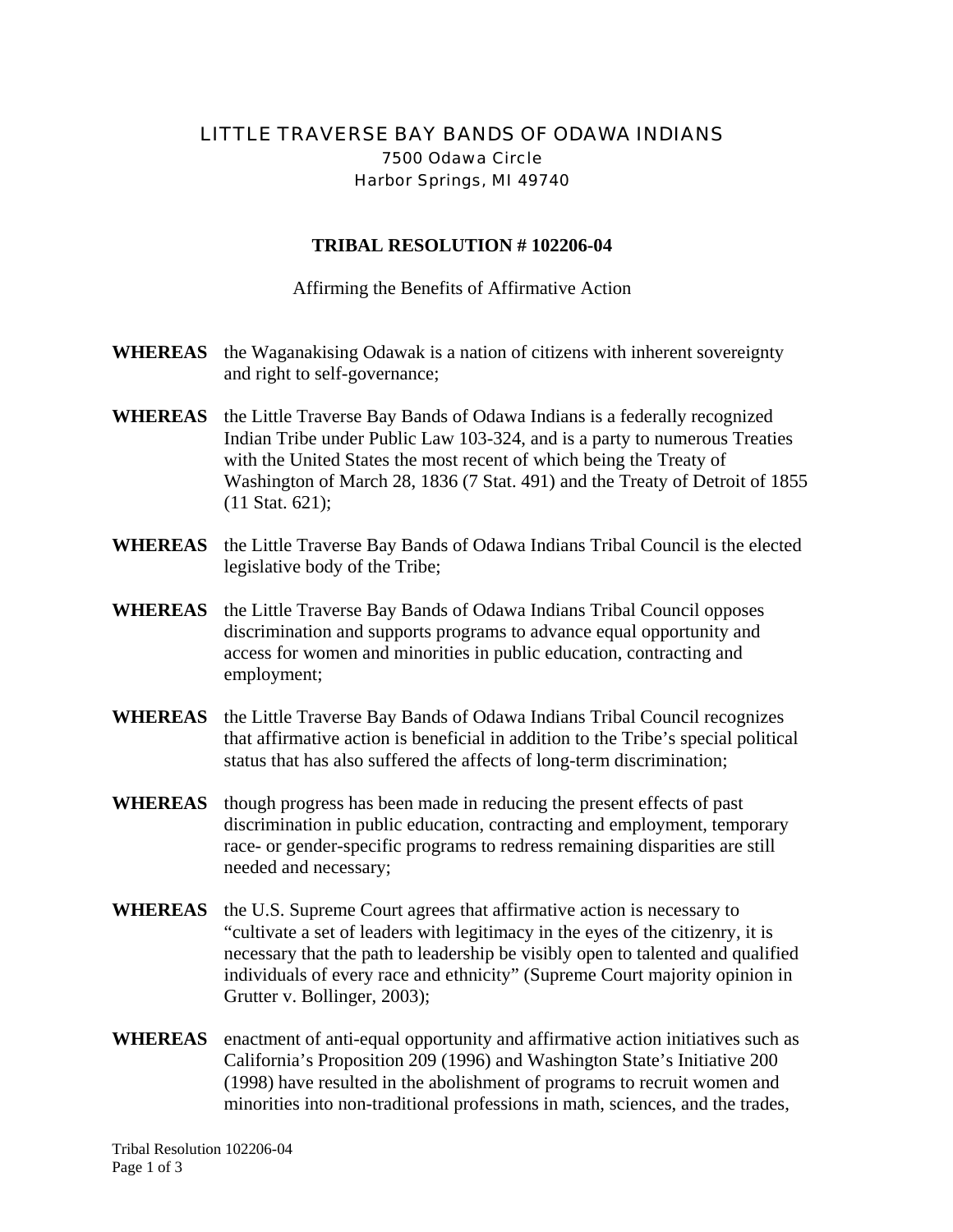caused a precipitous drop in the enrollment of minorities in the top higher education institutions in those states, and threatened efforts to integrate the public schools;

**WHEREAS** Ward Connerly original sponsor of the California and Washington measures, is backing a similar proposed amendment to Michigan's Constitution, called "Proposal 2" that would ban public sector voluntary affirmative action programs;

**THEREFORE, BE IT RESOLVED** the Little Traverse Bay Bands of Odawa Indians Tribal Council supports continuation of voluntary public-sector affirmative action programs in education, contracting, and employment;

**BE IT FURTHER RESOLVED,** the Little Traverse Bay Bands of Odawa Indians Tribal Council supports efforts to educate Michigan's voters about the threat to equal opportunity and affirmative action programs and joins with One United Michigan, a coalition of organizations supporting continuation of affirmative action programs in Michigan, and urges Tribal Citizens to inform themselves about this important public issue.

**FINALLY BE IT RESOLVED,** the Little Traverse Bay Bands of Odawa Indians Tribal Council authorizes a \$5000.00 donation to One United Michigan, to come from prior year fund balance.